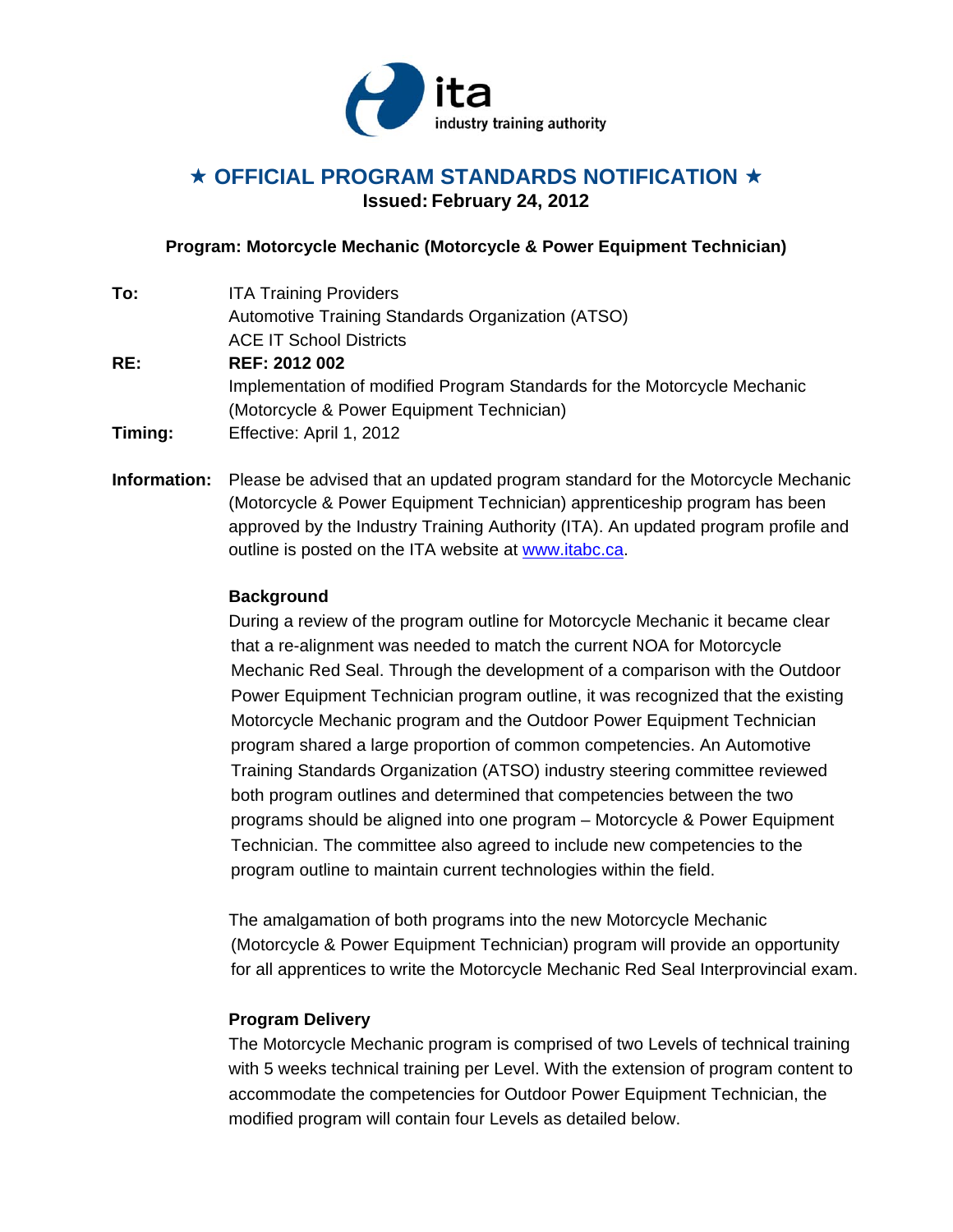Level One Technical Training – 150 hours (5 weeks\*) Level Two Technical Training – 120 hours (4 weeks\*) Level Three Technical Training – 150 hours (5 weeks\*) Level Four Technical Training – 120 hours (4 weeks\*) (\* assuming 30 hours in school per week) In addition to in-school technical training, the work-based hours required for completion of the program is 6720 hours.

#### **In-school Training**

Training providers delivering Motorcycle Mechanic (Motorcycle & Power Equipment Technician) apprenticeship in-school technical training are responsible for calculating the final in-school mark for each Level.

The final Level in-school mark is derived from a combination of theory and practical assessments determined on the basis of theory, practical subject competencies and Level in-school examination. A table showing the subject competencies, Level percentage weightings and Level examination weightings are shown in the attached Grading Sheet: Subject Competencies and Weightings table document.

A letter outlining the requirements of the modified program will be sent by ITA to all active Motorcycle Mechanic and Outdoor Power Equipment Technician apprentices affected by this change.

#### **Interprovincial (Red Seal) Examination**

Motorcycle Mechanic (Motorcycle & Power Equipment Technician) apprentices are also required to write the Motorcycle Mechanic (Red Seal) examination after completing their in-school training in order to acquire their Certificate of Qualification with a Red Seal endorsement. A score of 70% or more is required for a pass.

Interprovincial Red Seal examinations may be requested by training providers via the usual ITA procedure.

ITA will administer and invigilate the Motorcycle Mechanic (Red Seal) exam and score and record exam results in ITA Direct Access.

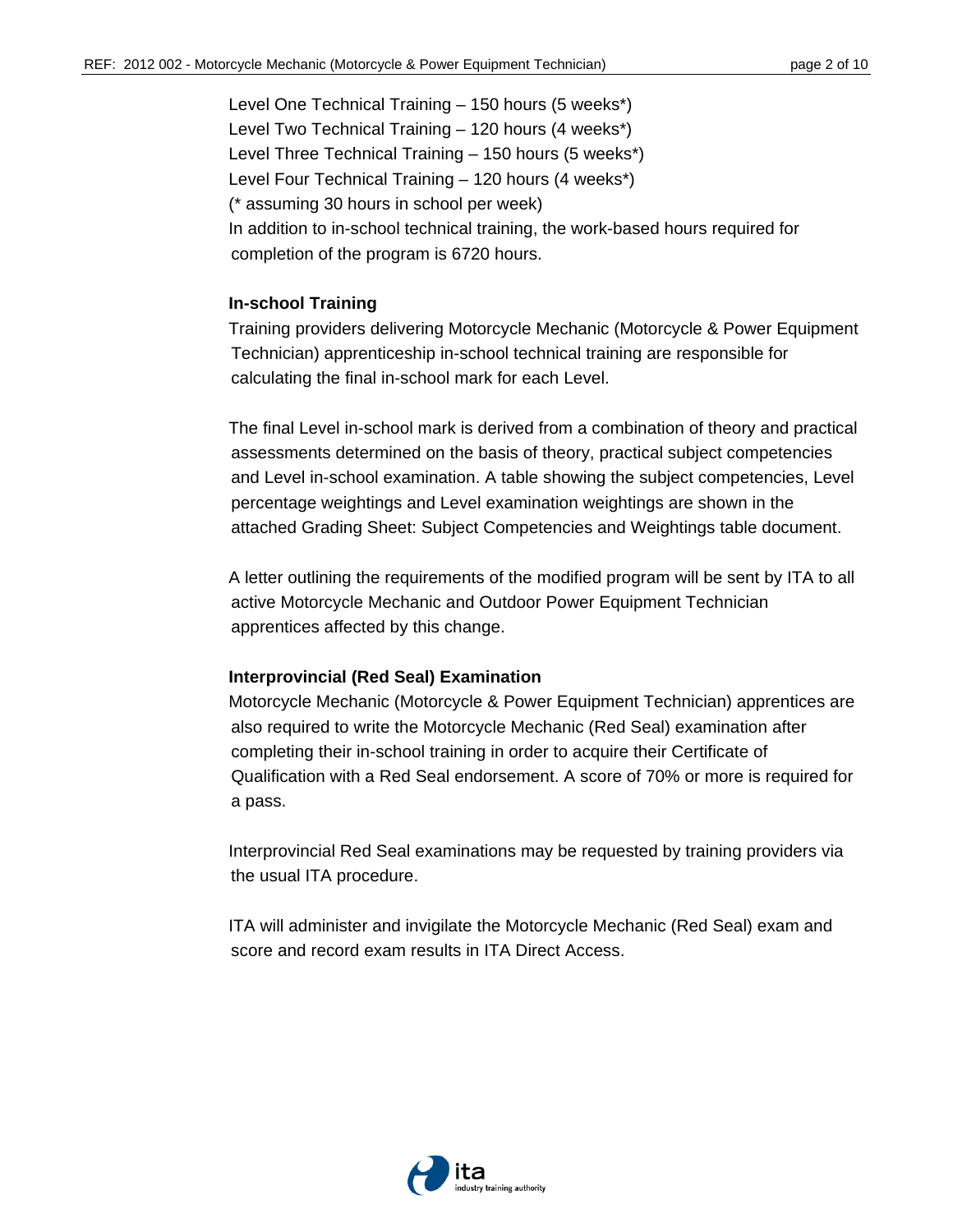#### **Motorcycle & Power Equipment Technician Foundation program**

Students completing the Motorcycle & Power Equipment Technician Foundation program will have recorded information put into ITA Direct Access for each of the identified bullets listed below:

- The Motorcycle & Power Equipment Technician Foundation program.
- The Level 1 ITA standardized exam for the Motorcycle & Power Equipment Technician apprenticeship program.
- The final mark for Motorcycle & Power Equipment Technician Foundation will be based on a weighted final in-school mark & the Level 1 ITA standardized exam mark. Refer to the attached Assessment Guideline and the Grading Sheet: Subject Competencies and Weightings Tables document.
	- **Note:** When a candidate completes the above components and acquires an employer apprentice sponsorship they will acquire credit for Motorcycle & Power Equipment Technician Level 1 and credit for 300 work-based hours.

| For more    | Diane Evans                        |  |
|-------------|------------------------------------|--|
| information | <b>Industry Training Authority</b> |  |
| contact:    | Tel: (778) 785-2418                |  |
|             | Email: devans@itabc.ca             |  |

**cc:** ITA Staff

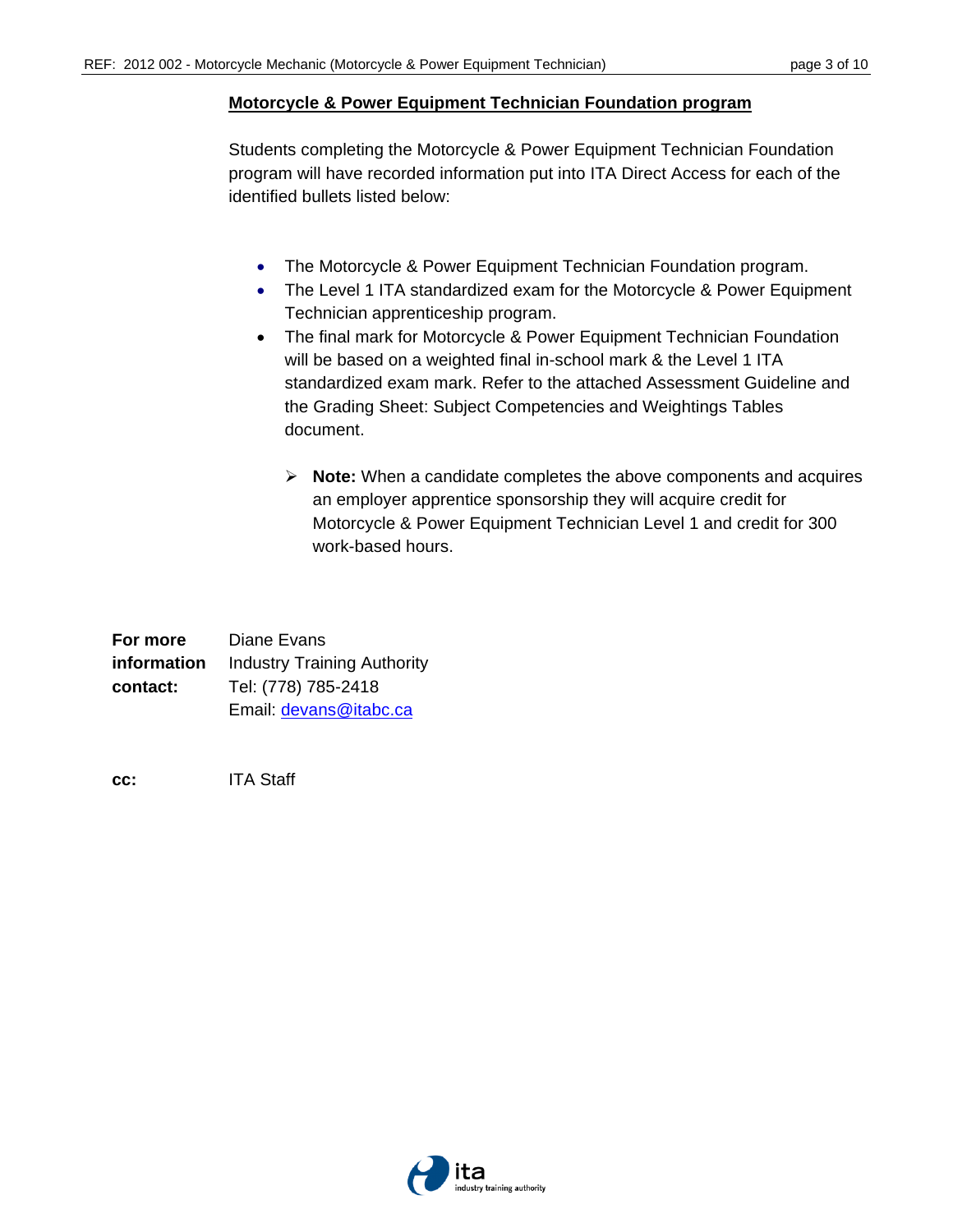#### **ASSESSMENT GUIDELINES**

**Program:** Motorcycle Mechanic (Motorcycle & Power Equipment Technician)

## **Requirements: In School Training** Training providers delivering Motorcycle Mechanic (Motorcycle & Power Equipment Technician) apprenticeship in-school technical training are required to enter the following assessment result for each apprentice in ITA Direct Access:

• An in-school mark in the form of a percentage (Minimum 70% is required for a pass)

The final Level in-school mark is derived from a combination of theory and practical assessments determined on the basis of theory, practical subject competencies and Level in-school examination. A table showing the subject competencies, Level percentage weightings and Level examination weightings are shown in the attached Grading Sheet: Subject Competencies and Weightings Tables document.

## ITA Direct Access – Training Provider's calculation to produce the inschool mark

 The Level in-school mark for all four Levels for entry into ITA Direct Access is calculated by:

- $\triangleright$  Totaling the Level theory subject competencies noted in the Grading Sheet; Subject Competencies and Weightings Tables and multiplying the total by 80% to produce a weighted theory result.
- $\triangleright$  Totaling the Level practical subject competencies noted in the Grading Sheet: Subject Competencies and Weightings Tables and multiplying the total by 20% to produce a weighted practical result.
- $\triangleright$  For Level 1, 2, 3 & 4; after completing the Level theory and practical calculation (80/20) add the two results to acquire the final weighted percentage for the in-school result.
- $\triangleright$  This final percentage mark is entered into ITA Direct Access by the training provider.

Successful completion of the in-school training for each Level is defined as an in-school mark of 70% or greater.

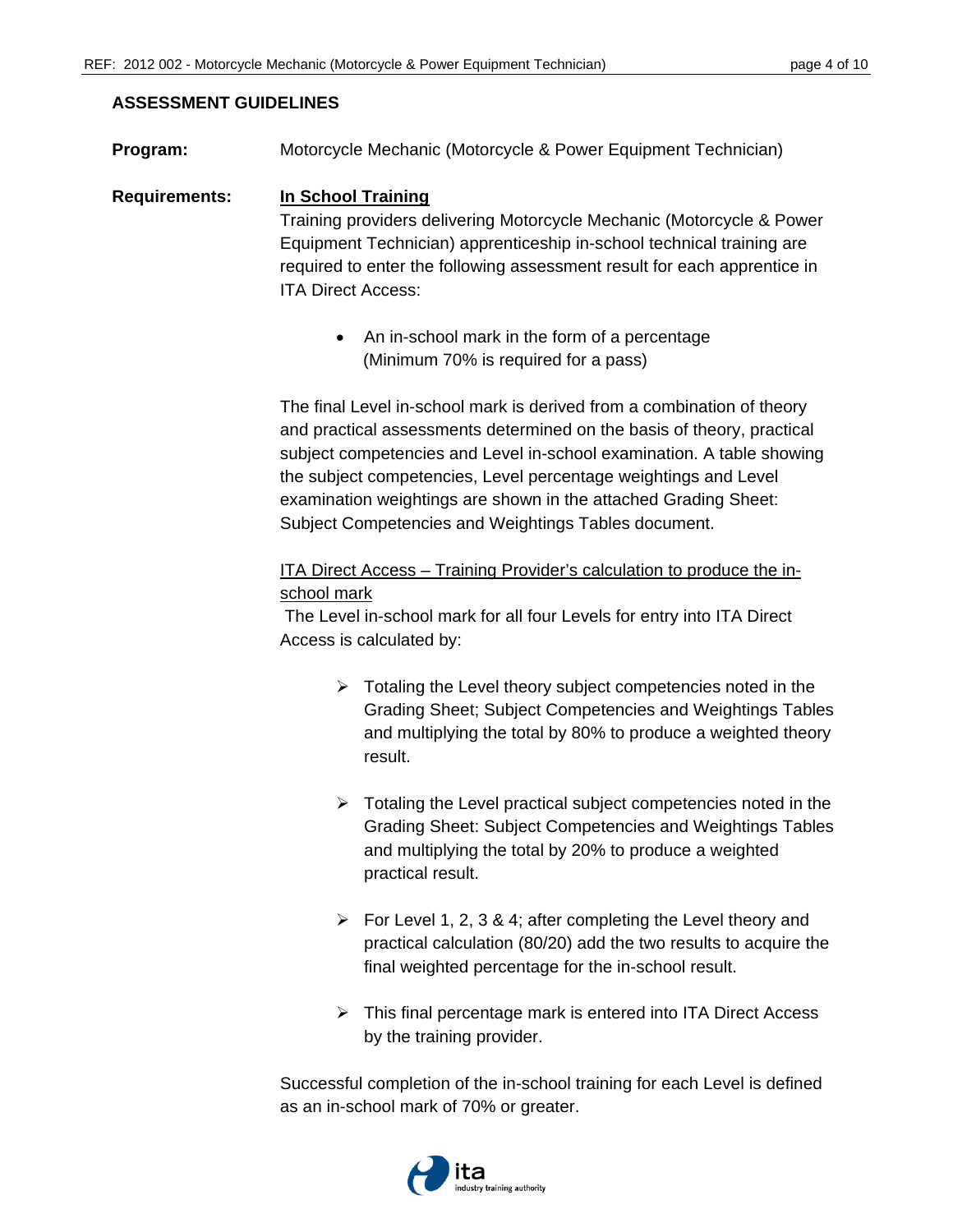## ITA Direct Access – ITA calculation to produce the final mark based on the ITA standardized examination for each Level

A final Level mark will be calculated by a weighted blending of the inschool technical training mark and the Level examination mark. The percentage weighting for each of the Levels will be:

- 80% based on the final in-school mark, and
- 20% based on the final level exam mark.

ITA Direct Access will calculate the final mark for each Level.

A score of 70% or greater is required for a pass when combining the final in-school mark and the final Level exam mark.

## **Interprovincial (Red Seal) Exam**

Motorcycle Mechanic (Motorcycle & Power Equipment Technician) apprentices are required to write the Motorcycle Mechanic Interprovincial (Red Seal) exam after completing their in-school training levels, in order to be certified. A score of 70% or greater is required for a pass.

Interprovincial (Red Seal) exams may be requested by training providers via the usual ITA procedure.

The ITA will administer and invigilate the Interprovincial (Red Seal) exam and score and record exam results in ITA Direct Access.

## **Motorcycle & Power Equipment Technician Foundation program**

Students completing the Motorcycle & Power Equipment Technician Foundation program will have recorded information put into ITA Direct Access for each of the identified bullets listed below.

- The Motorcycle & Power Equipment Technician Foundation program.
- The Level 1 ITA standardized exam for the Motorcycle & Power Equipment Technician apprenticeship program.

A final Level 1 mark will be calculated by a weighted blending of the inschool technical training mark and the Level 1 examination mark. The percentage weighting for Level 1 will be:

- 80% based on the final in-school mark, and
- 20% based on the final Level 1 exam mark.

ITA Direct Access will calculate the final mark for Level 1.

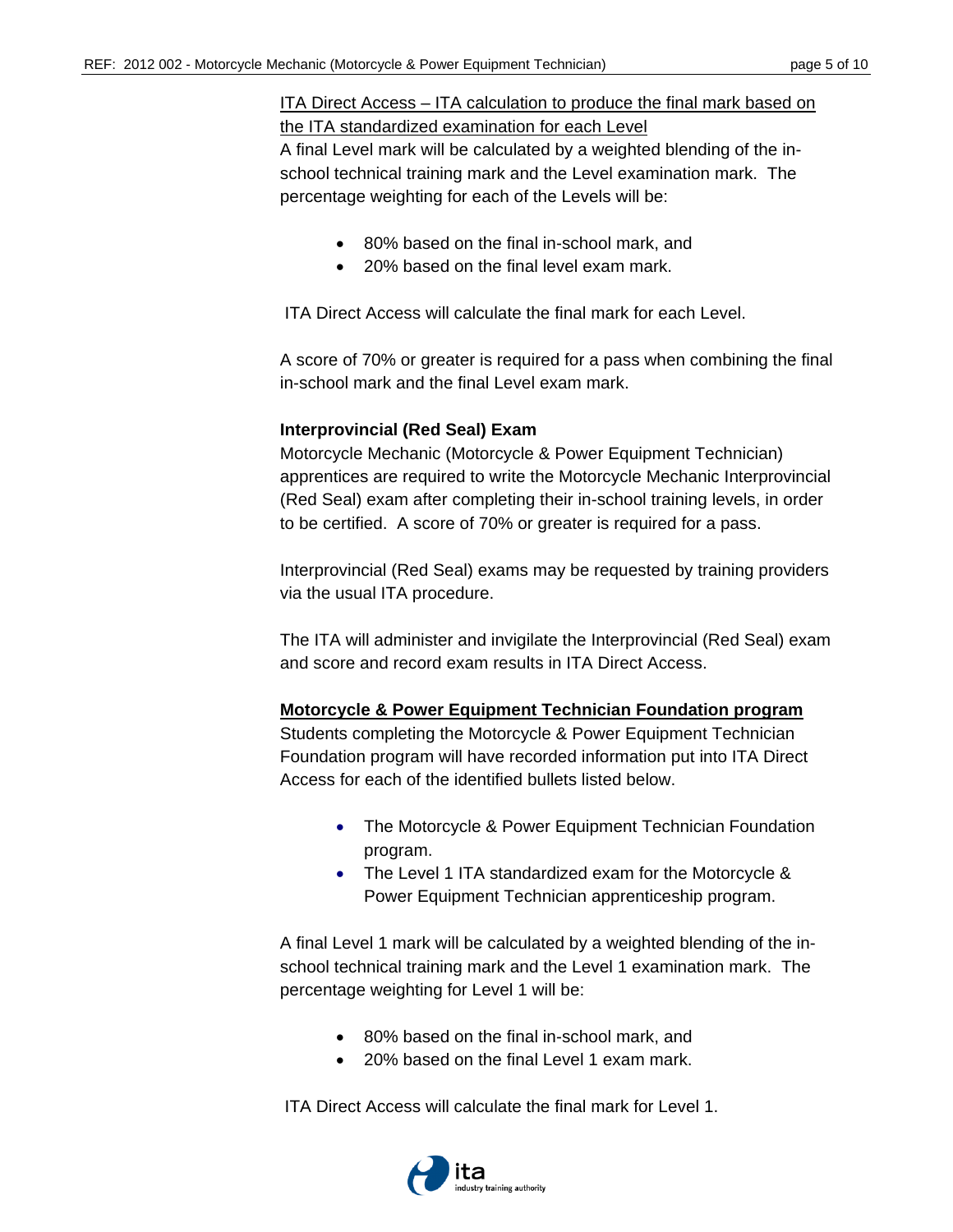A final percentage mark for each student completing the Motorcycle & Power Equipment Technician Foundation program should be entered by the training provider into ITA Direct Access.

The Motorcycle & Power Equipment Technician Level 1 ITA standardized exam may be requested by training providers via the usual ITA procedure.

- Training providers are requested to have students complete an ITA Direct Access Registration form available on www.itabc.ca. These forms should be submitted together with the Exam Request Form to the ITA six weeks prior to the scheduled exam date.
- The ITA will administer and invigilate the Level 1 exam, score and record exam results in ITA Direct Access.

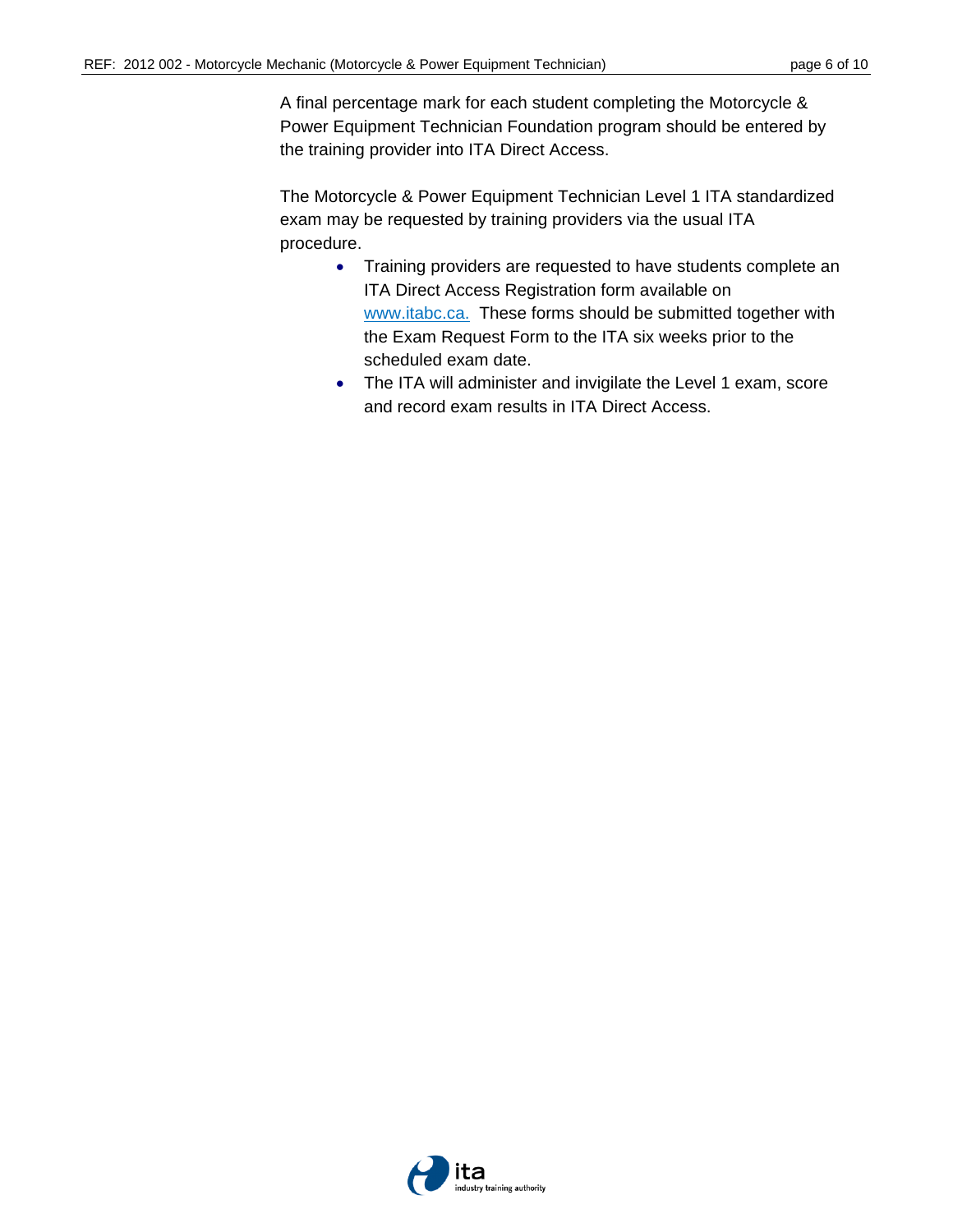# **Grading Sheet: Subject Competencies & Weightings Tables**

| Program:<br><b>In-school Training:</b><br><b>ITADirectAccess Code:</b> |                                                 | Motorcycle Mechanic (Motorcycle &<br><b>Power Equipment Technician)</b><br><b>Apprenticeship</b><br>Level 1<br>0166MR12 |                            |                               |
|------------------------------------------------------------------------|-------------------------------------------------|-------------------------------------------------------------------------------------------------------------------------|----------------------------|-------------------------------|
| Line                                                                   | <b>Subject Competencies</b>                     |                                                                                                                         | <b>Theory</b><br>Weighting | <b>Practical</b><br>Weighting |
| A                                                                      | <b>Safe Work Practices</b>                      |                                                                                                                         | 10%                        | 6%                            |
| B                                                                      | <b>Business Procedures</b>                      |                                                                                                                         | 11%                        | 4%                            |
| $\mathsf C$                                                            | Hand and Shop Tools                             |                                                                                                                         | 21%                        | 19%                           |
| D                                                                      | <b>Lubrication and Cooling Systems</b>          |                                                                                                                         | 10%                        | 11%                           |
| $\mathsf E$                                                            | Bearing Design, Construction and Service        |                                                                                                                         | 3%                         | 6%                            |
| F                                                                      | Wheels, Tires and Suspension                    |                                                                                                                         | 10%                        | 14%                           |
| G                                                                      | Chain Belt and Shaft Drive Systems              |                                                                                                                         | 7%                         | 0%                            |
| H                                                                      | <b>Brake Systems</b>                            |                                                                                                                         | 11%                        | 15%                           |
| T                                                                      | <b>Electrical and Electronics</b>               |                                                                                                                         | 14%                        | 20%                           |
| J                                                                      | New Unit Assembly and Service                   |                                                                                                                         | 3%                         | 5%                            |
|                                                                        |                                                 | Total                                                                                                                   | 100%                       | 100%                          |
|                                                                        | Level 1 individual subject competency           |                                                                                                                         |                            |                               |
|                                                                        | weighting                                       | 80%                                                                                                                     | 20%                        |                               |
|                                                                        | <b>Training Provider calculation</b>            |                                                                                                                         |                            |                               |
|                                                                        | Level 1 in-school mark:                         |                                                                                                                         |                            |                               |
|                                                                        | Calculated by the training provider by          |                                                                                                                         |                            |                               |
|                                                                        | combining the 80% theory and 20% practical      |                                                                                                                         |                            |                               |
|                                                                        | subject competency weightings                   |                                                                                                                         | $X\%$                      |                               |
|                                                                        | <b>ITA</b> calculation                          |                                                                                                                         |                            |                               |
|                                                                        | Note: the final mark for determining credit for |                                                                                                                         |                            |                               |
|                                                                        | the Level is calculated by ITA Direct Access.   |                                                                                                                         |                            |                               |
|                                                                        | This calculation will be based on 80% in-       |                                                                                                                         |                            |                               |
|                                                                        | school mark and 20% of the Level exam           |                                                                                                                         |                            |                               |
|                                                                        | score.                                          | $X\%$                                                                                                                   |                            |                               |

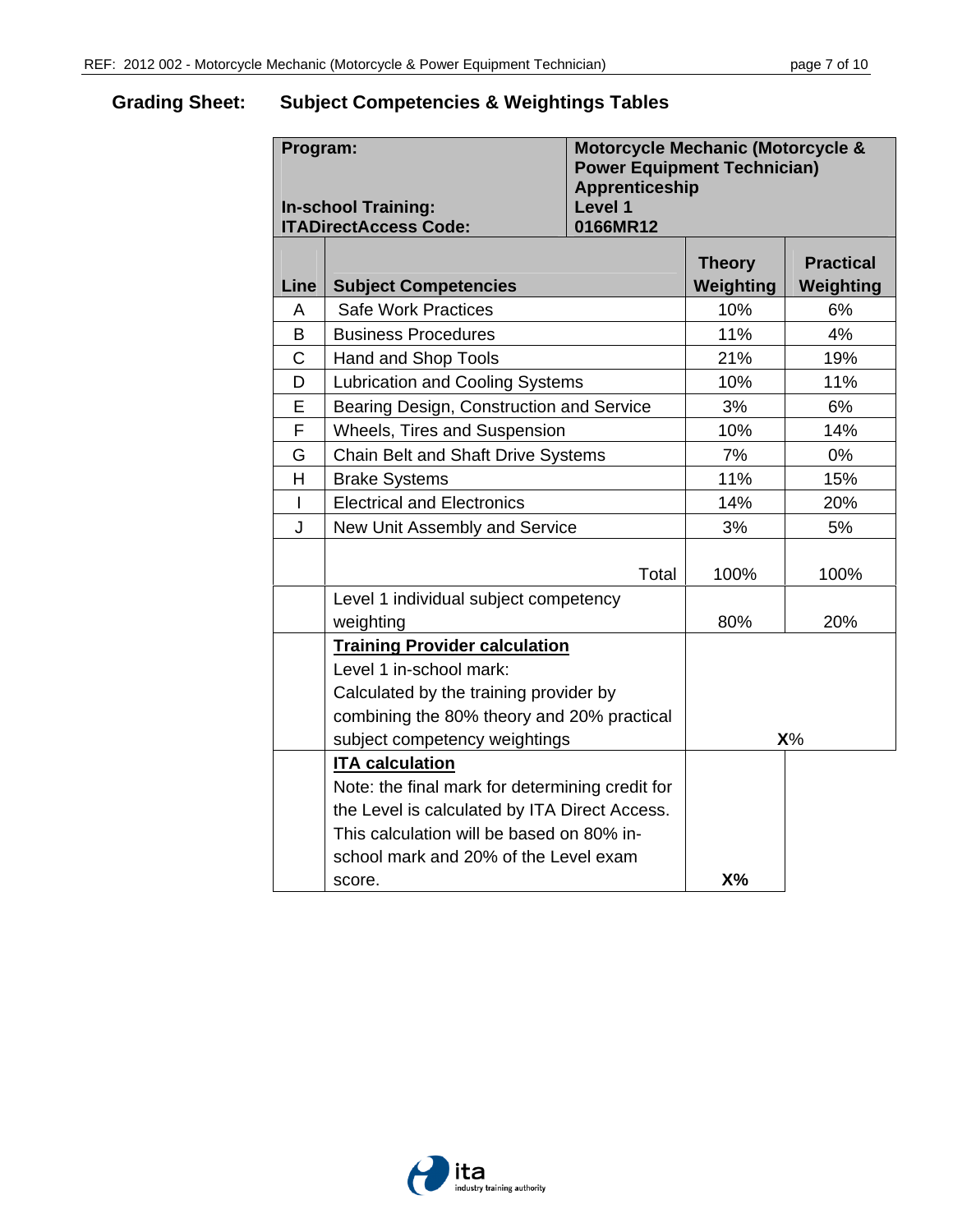| Program:                                                   |                                                                                                                                                        | <b>Motorcycle Mechanic (Motorcycle &amp; Power</b><br><b>Equipment Technician) Apprenticeship</b> |                            |     |                               |
|------------------------------------------------------------|--------------------------------------------------------------------------------------------------------------------------------------------------------|---------------------------------------------------------------------------------------------------|----------------------------|-----|-------------------------------|
| <b>In-school Training:</b><br><b>ITADirectAccess Code:</b> |                                                                                                                                                        | Level <sub>2</sub><br>0166MR12                                                                    |                            |     |                               |
| <b>Line</b>                                                | <b>Subject Competencies</b>                                                                                                                            |                                                                                                   | <b>Theory</b><br>Weighting |     | <b>Practical</b><br>Weighting |
| D                                                          |                                                                                                                                                        | <b>Lubrication and Cooling Systems</b>                                                            |                            |     | 14%                           |
| K                                                          | Engines                                                                                                                                                |                                                                                                   |                            | 45% | 50%                           |
| L                                                          | <b>Gasket and Seal Construction and Service</b>                                                                                                        |                                                                                                   | 9%                         |     | 4%                            |
| M                                                          | <b>Precision Measuring Instruments</b>                                                                                                                 |                                                                                                   | 0%                         |     | 7%                            |
| N                                                          | <b>Exhaust Systems</b>                                                                                                                                 |                                                                                                   | 9%                         |     | 4%                            |
| $\circ$                                                    |                                                                                                                                                        |                                                                                                   |                            |     |                               |
|                                                            | <b>Starting and Charging Systems</b>                                                                                                                   |                                                                                                   | 30%                        |     | 21%                           |
|                                                            | Total                                                                                                                                                  |                                                                                                   | 100%                       |     | 100%                          |
|                                                            | Level 2 individual subject competency                                                                                                                  |                                                                                                   |                            |     |                               |
|                                                            | weighting                                                                                                                                              |                                                                                                   | 80%                        |     | 20%                           |
|                                                            | <b>Training Provider calculation</b><br>Level 2 in-school mark:<br>Calculated by the training provider by<br>combining the 80% theory and 20%<br>$X\%$ |                                                                                                   |                            |     |                               |
|                                                            |                                                                                                                                                        |                                                                                                   |                            |     |                               |
|                                                            |                                                                                                                                                        |                                                                                                   |                            |     |                               |
|                                                            |                                                                                                                                                        |                                                                                                   |                            |     |                               |
|                                                            | practical subject competency weightings<br><b>ITA calculation</b>                                                                                      |                                                                                                   |                            |     |                               |
|                                                            | Note: the final mark for determining credit                                                                                                            |                                                                                                   |                            |     |                               |
|                                                            | for the Level is calculated by ITA Direct                                                                                                              |                                                                                                   |                            |     |                               |
|                                                            | Access. This calculation will be based on                                                                                                              |                                                                                                   |                            |     |                               |
|                                                            | 80% in-school mark and 20% of the Level                                                                                                                |                                                                                                   |                            |     |                               |
|                                                            | exam score.                                                                                                                                            |                                                                                                   | X%                         |     |                               |

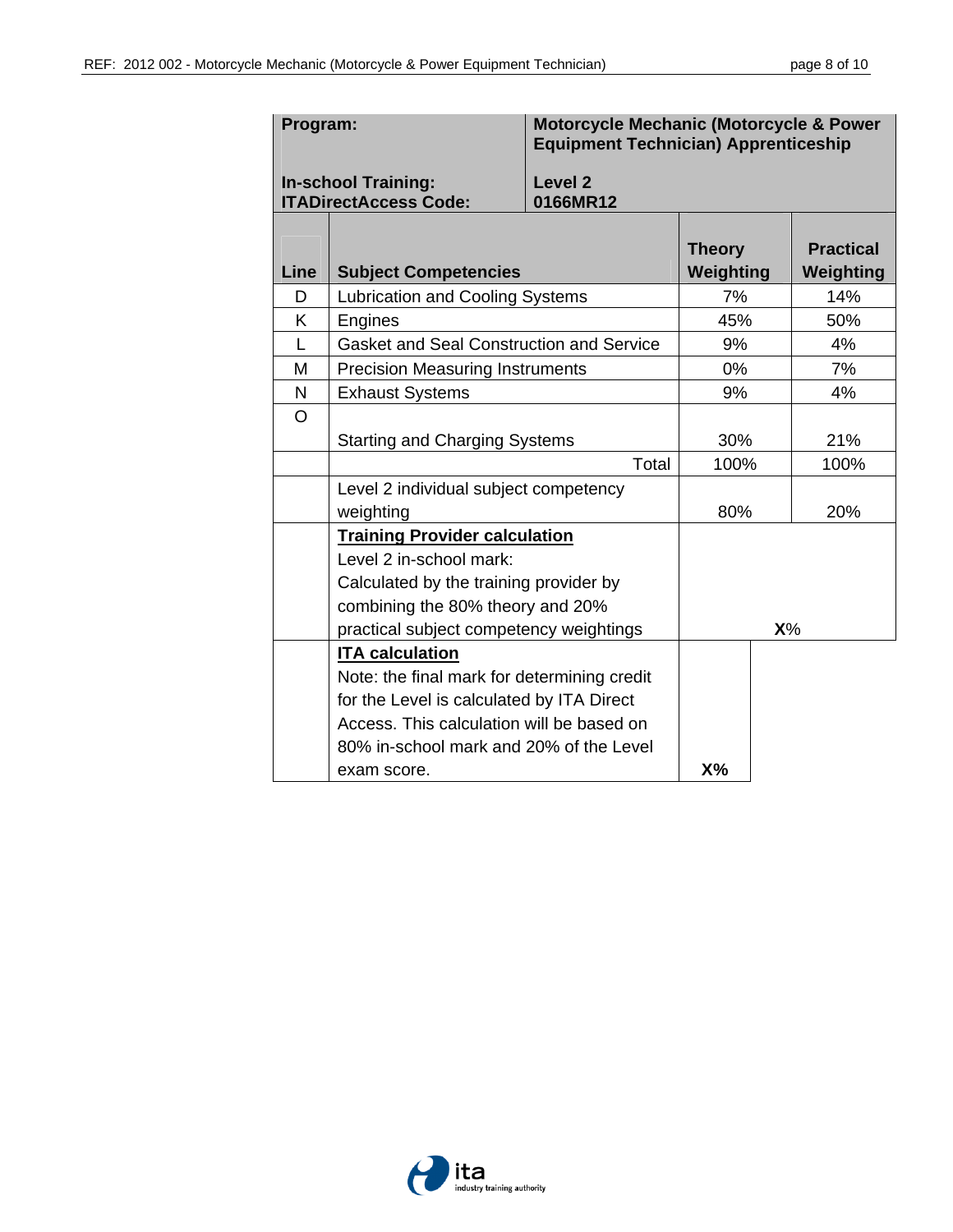| Program:                                                      |                                   |                                                                                                                                     |                            |                               |  |
|---------------------------------------------------------------|-----------------------------------|-------------------------------------------------------------------------------------------------------------------------------------|----------------------------|-------------------------------|--|
| <b>In-school Training:</b><br><b>ITADirectAccess</b><br>Code: |                                   | <b>Motorcycle Mechanic (Motorcycle &amp; Power</b><br><b>Equipment Technician) Apprenticeship</b><br>Level <sub>3</sub><br>0166MR12 |                            |                               |  |
| Line                                                          | <b>Subject competencies</b>       |                                                                                                                                     | <b>Theory</b><br>Weighting | <b>Practical</b><br>Weighting |  |
| F                                                             |                                   | <b>Wheels, Tires and Suspensions</b>                                                                                                | 7%                         | 9%                            |  |
| I                                                             | <b>Electrical and Electronics</b> |                                                                                                                                     | 17%                        | 21%                           |  |
| P                                                             | <b>Chassis and Suspension</b>     |                                                                                                                                     | 18%                        | 15%                           |  |
| Q                                                             | <b>Manual Transmissions</b>       |                                                                                                                                     | 23%                        | 18%                           |  |
| R                                                             | <b>Primary Drive Systems</b>      |                                                                                                                                     | 9%                         | 11%                           |  |
| S                                                             |                                   |                                                                                                                                     |                            |                               |  |
|                                                               | <b>Final Drive Systems</b>        |                                                                                                                                     | 12%                        | 9%                            |  |
| T                                                             | <b>Hydraulic Systems</b>          |                                                                                                                                     | 14%                        | 17%                           |  |
|                                                               |                                   | Total                                                                                                                               | 100%                       | 100%                          |  |
|                                                               |                                   | Level 3 individual subject competency                                                                                               |                            |                               |  |
|                                                               | weighting                         |                                                                                                                                     | 80%                        | 20%                           |  |
|                                                               |                                   | <b>Training Provider calculation</b>                                                                                                |                            |                               |  |
|                                                               | Level 3 in-school mark:           |                                                                                                                                     |                            |                               |  |
|                                                               |                                   | Calculated by the training provider by                                                                                              |                            |                               |  |
|                                                               |                                   | combining the 80% theory and 20%                                                                                                    |                            |                               |  |
|                                                               |                                   | practical subject competency weighting                                                                                              | $X\%$                      |                               |  |
|                                                               | <b>ITA calculation</b>            |                                                                                                                                     |                            |                               |  |
|                                                               |                                   | Note: the final mark for determining credit                                                                                         |                            |                               |  |
|                                                               |                                   | for the Level is calculated by ITA Direct                                                                                           |                            |                               |  |
|                                                               |                                   | Access. This calculation will be based on                                                                                           |                            |                               |  |
|                                                               |                                   | 80% in-school mark and 20% of the Level                                                                                             |                            |                               |  |
|                                                               | exam score.                       |                                                                                                                                     | X%                         |                               |  |